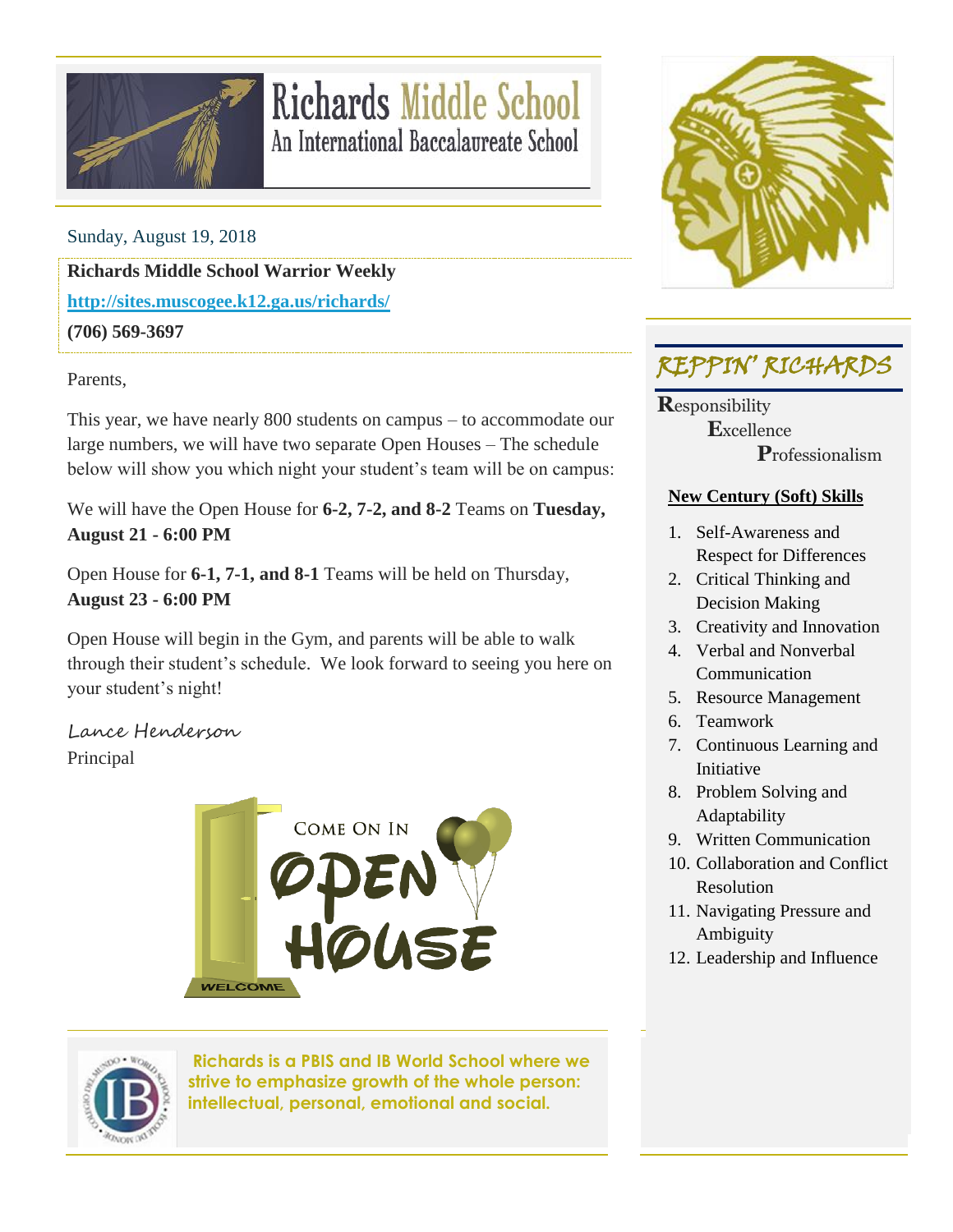**"Life can give everything to whoever tries to understand and is willing to receive new knowledge."**

- **Pramoedya Ananta Toer**

#### *International Language School of Columbus*



*Learn Mandarin Chinese*

#### **Register Today**

**Call: 706-660-5651 (Office) or 706-761-8138 (Cell) Email: info@intllanguageschool.com**

- **Tuition: \$60/Month (3 month minimum)**
- **Classes will be held at Richards Middle School on Thursdays at 4:00 PM**
- **Weekend classes at Richards Middle School are also available if more convenient – Saturdays and Sundays 1:00 – 3:00 PM**
- **Classes begin first of September**

#### **Yoga Club**

*\_\_\_\_\_\_\_\_\_\_\_\_\_\_\_\_\_\_\_\_\_\_\_\_\_\_\_\_\_\_\_\_\_\_\_\_\_\_\_\_\_\_\_\_\_*

**Yoga/Meditation Club will meet on Tuesday, August 21st in the Drama room (Rm 204) from 8:00-8:40 AM. Please wear comfortable clothes. No mat is needed the room is carpeted.**

# **2, 7-2, and 8-2** – Begin in Gym

**Wednesday, August 22** –

Upcoming Events

Football Tryouts

Football Tryouts

**Monday, August 20** – 4:30-6:30 PM

**Tuesday, August 21** – 4:30-6:30 PM

Title I Annual Parent Meeting @ 5:30 in Gym right before Open House

6:00 PM – Open House for **Teams 6-**

**Thursday, August 23** – 4:30–5:45 PM - 1st Annual Football Signing Day – Cafeteria

Title I Annual Parent Meeting @ 5:30 in Gym right before Open House

6:00 PM – Open House for **Teams 6- 1, 7-1, and 8-1** – Begin in Gym

**Friday, August 24** – 4:15-6:15PM – Back to School Dance (Glow Party)

**Saturday, August 25 -**



**Richards is a PBIS and IB World School where we strive to emphasize growth of the whole person: intellectual, personal, emotional and social.**

Page 2 of 4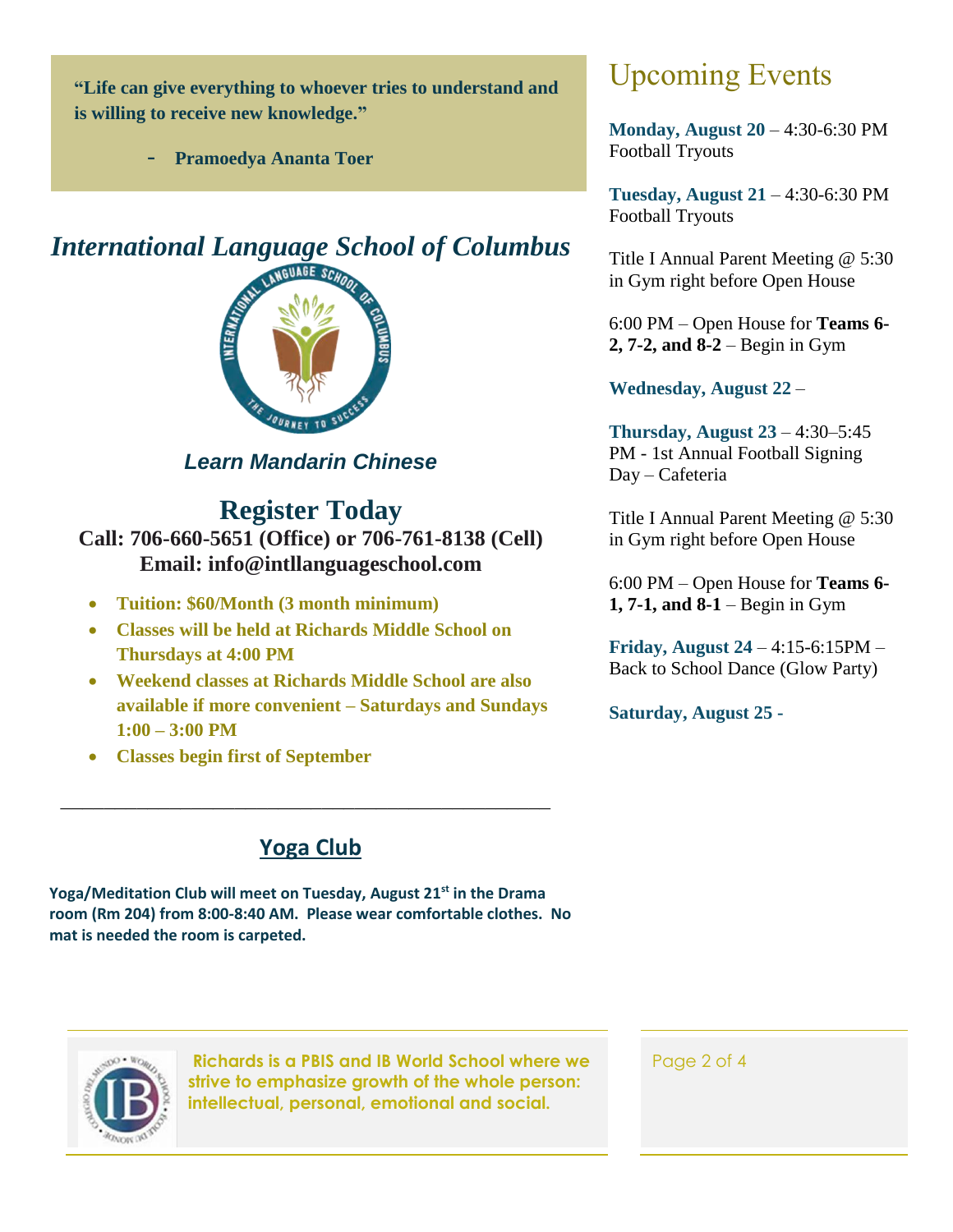# Back-To-School DANCE

GLOW IN THE DARK

Friday, August 24

4:15 PM – 6:15 PM

Cafeteria

Admission is \$5.00





**Richards is a PBIS and IB World School where we strive to emphasize growth of the whole person: intellectual, personal, emotional and social.**

Page 3 of 4